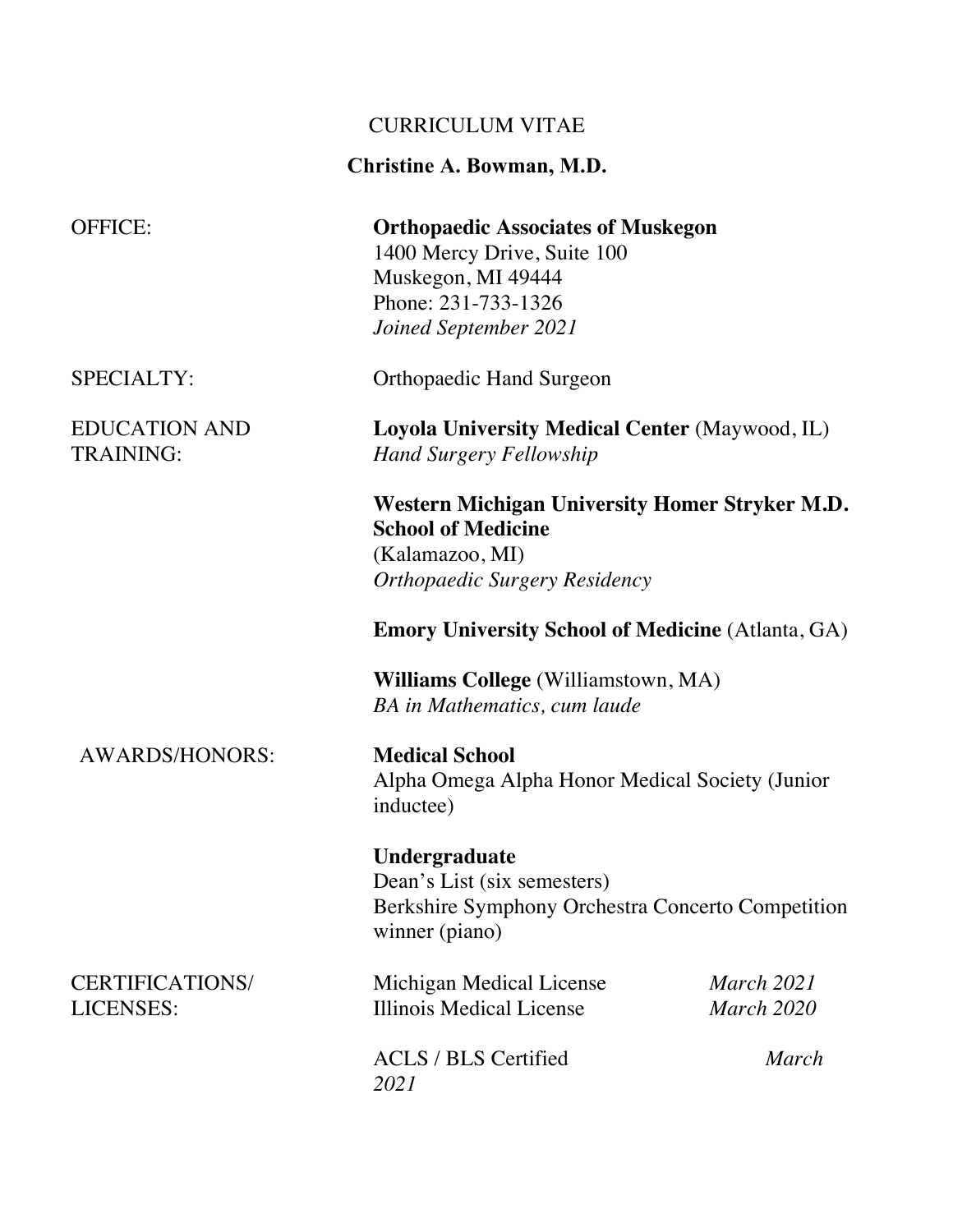|                                                            | Mayo Clinic Microvascular Surgical Technique Course<br>Completion                                                                                                                                                                                               | October 2020 |
|------------------------------------------------------------|-----------------------------------------------------------------------------------------------------------------------------------------------------------------------------------------------------------------------------------------------------------------|--------------|
| PROFESSIONAL<br><b>ASSOCIATIONS/</b><br><b>MEMBERSHIPS</b> | American Society for Surgery of the Hand (Candidate)<br>Member)                                                                                                                                                                                                 |              |
|                                                            | American Academy of Orthopaedic Surgeons<br>(Resident Member)                                                                                                                                                                                                   |              |
| <b>PUBLICATIONS:</b>                                       |                                                                                                                                                                                                                                                                 |              |
| Sept 2019                                                  | Bellaire LL, Bruce Jr. RW, Ward LA, Bowman CA,<br>Fletcher ND: Use of an Accelerated Discharge<br>Pathway in Patients With Severe Cerebral Palsy<br><b>Undergoing Posterior Spinal Fusion for Neuromuscular</b><br>Scoliosis. Spinal Deformity, vol 7: 804-811. |              |
| March 2019                                                 | <b>Bowman C, Bovid KM: Down's Syndrome. POSNA</b><br>Study Guide. https://posna.org/Physician-<br>Education/Study-Guide-Down-s-Syndrome.                                                                                                                        |              |
| Oct 2016                                                   | Schur MD, Andras LM, Broom AM, Barrett KK,<br><b>Bowman CA, Luther H, Goldstein RY, Fletcher ND,</b><br>Millis MB, Runner R, Skaggs DL: Continuing Delay in<br>the Diagnosis of Slipped Capital Femoral Epiphysis. J<br><i>Pediatr, vol</i> 177: 250-254.       |              |
| PRESENTATIONS:                                             |                                                                                                                                                                                                                                                                 |              |
| April 2020                                                 | <b>Bowman C, Swayze E, Sytsma M: Factors Affecting</b><br>Readmission After Shoulder Arthroplasty. Accepted<br>for annual Kalamazoo Community Medical and Health<br>Sciences Research Day poster presentation.                                                  |              |
| April 2019                                                 | <b>Bowman C</b> , Jaykel M, Weistroffer J: Orthopaedic<br><b>Surgery Resident Opioid Prescribing Practices. Annual</b><br>Kalamazoo Community Medical and Health Sciences<br>Research Day podium presentation.                                                  |              |
| June 2018                                                  | <b>Bowman C, Snoap T, Albright P, Walbridge J, Kenter</b><br>K: Orthopaedic Resident Experience With Hand                                                                                                                                                       |              |